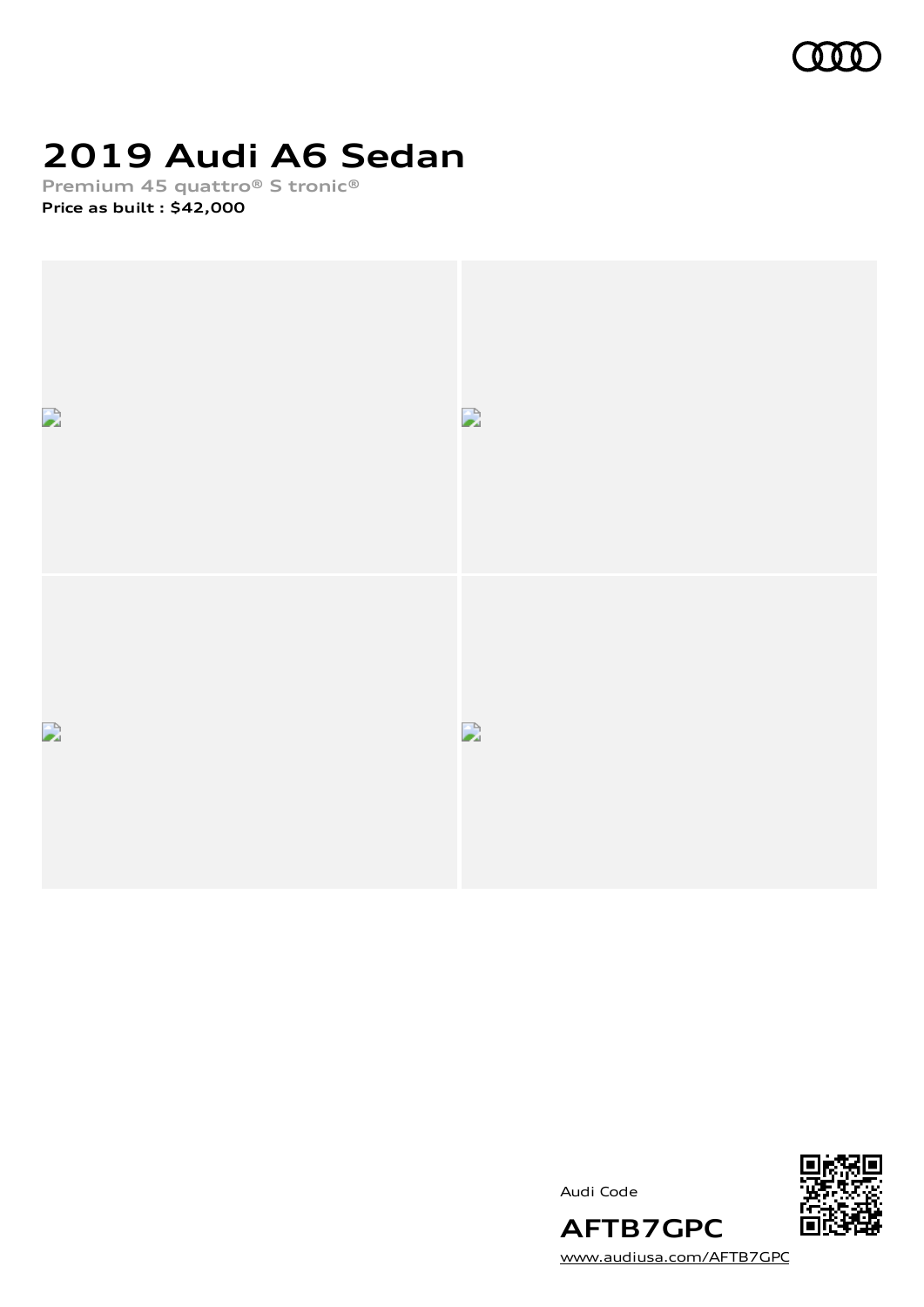## **Summary**

#### **Audi 2019 Audi A6 Sedan** Premium 45 quattro® S tronic®

**Price as buil[t](#page-8-0)** \$42,000

### **Exterior colour**

Firmament Blue metallic



#### **Further Information**

Type of vehicle Used car Mileage 33,088 miles No

**Warranty**

#### **Interior colour**

| Seats     | Black with Rock Gray cross stitching |
|-----------|--------------------------------------|
| Dashboard | Black                                |
| Carpet    | Black                                |
| Headliner | Lunar Silver                         |

#### **Audi Code** AFTB7GPC

**Your configuration on www.audiusa.com** [www.audiusa.com/AFTB7GPC](https://www.audiusa.com/AFTB7GPC)

**Commission number** afc0727e0a0e09b12794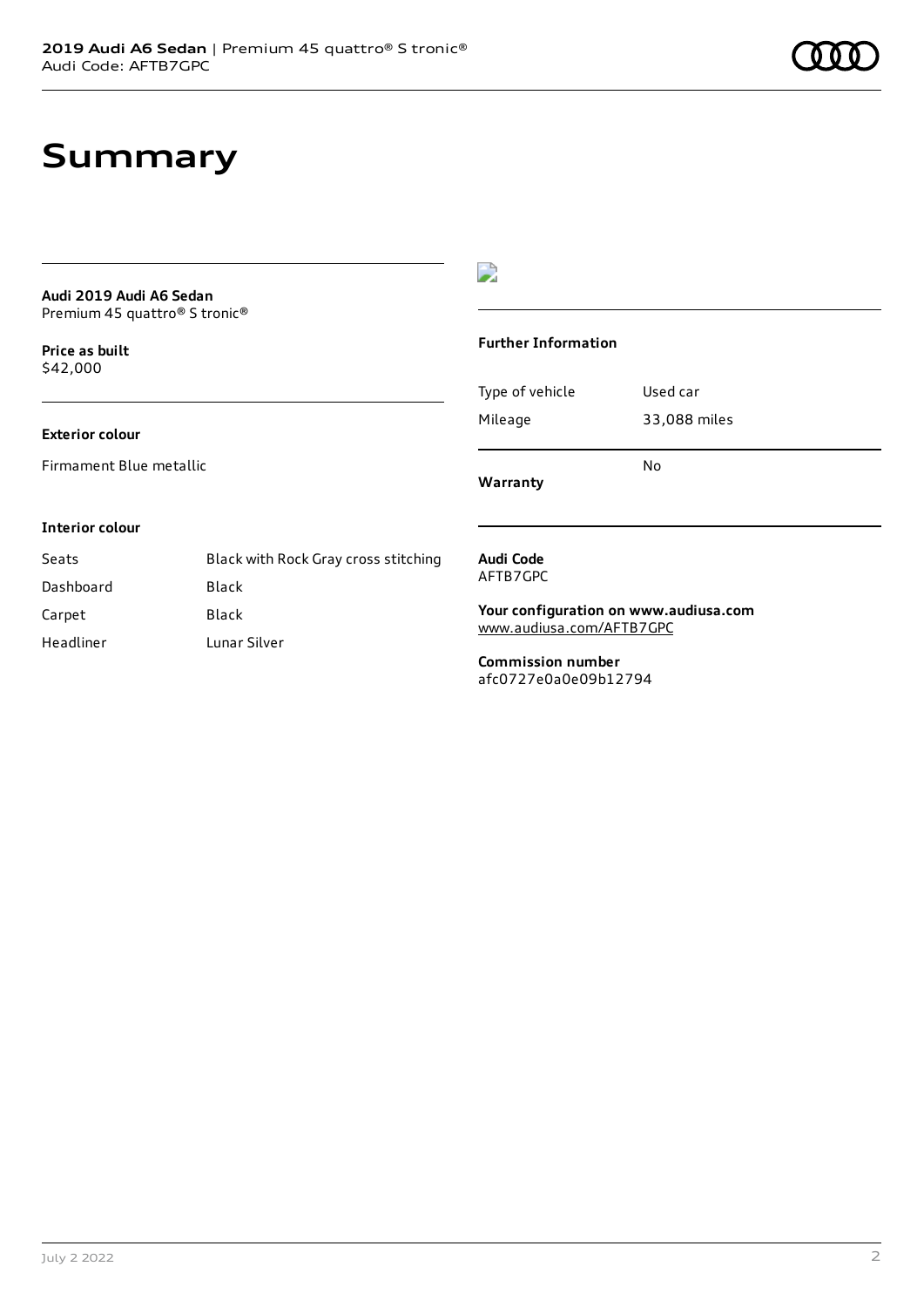# **Equipment**

Firmament Blue metallic

Audi advanced key

Power-adjustable, power-folding, auto-dimming, heated exterior side mirrors with memory

Convenience package

Fine Grain Ash Natural Brown Wood inlays

Audi pre sense® rear

Audi side assist

Audi phone box





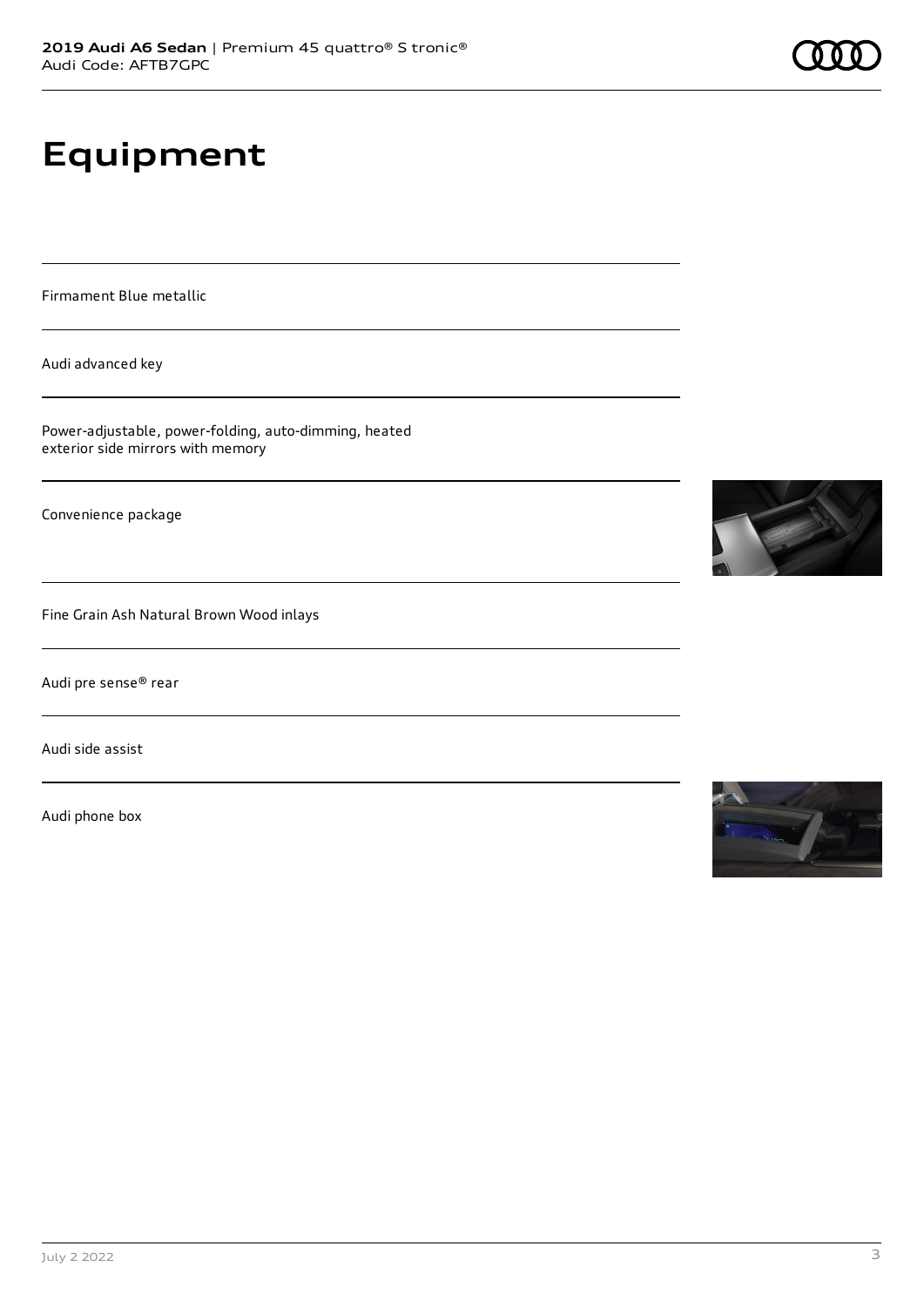## **Standard features**

### **Safety and Security**

| 4UH             | Driver and front passenger airbags incl. knee<br>airbags                          |
|-----------------|-----------------------------------------------------------------------------------|
| 8T <sub>2</sub> | Cruise control with coast, resume and<br>accelerate features                      |
| VC <sub>2</sub> | Garage door opener (Homelink®)                                                    |
| 6Y <sub>2</sub> | Top speed electronically limited to 130 mph                                       |
| QZ7             | Electromechanical power steering                                                  |
| 7K <sub>6</sub> | Tire-pressure monitoring system                                                   |
| 4X3             | Head/thorax side airbags                                                          |
| 3B7             | ISOFIX child seat mounting and Top Tether<br>anchorage point for outer rear seats |
|                 |                                                                                   |

#### **Exterior**

| 0PO   | Dual exhaust outlets                     |
|-------|------------------------------------------|
| 1S1   | Vehicle tool kit and vehicle jack        |
| 1 B A | Dynamic suspension                       |
| 0N1   | Standard rear axle                       |
| 81T   | Full LED headlights                      |
| 196   | All-season tires 245/45 R19 102H xl      |
| 8SP   | LED taillights with dynamic turn signals |
| 4KC   | Heat-insulating glass                    |
| 47B   | Aluminum trim around exterior windows    |
| CF1   | 19" 10-spoke-dynamic design wheels       |
|       |                                          |

### **Interior**

| QE1 | Storage package   |
|-----|-------------------|
| 3FB | Panoramic sunroof |

### **Interior**

| 7M1             | Aluminum door sill inlays                                      |
|-----------------|----------------------------------------------------------------|
| 6N)             | Cloth headliner                                                |
| KH <sub>5</sub> | Three-zone automatic air conditioning                          |
| 4L7             | Auto-dimming interior rear view mirror with<br>digital compass |
| QQ1             | LED interior lighting package                                  |
| 2CZ             | Electric steering wheel adjustment                             |
| 7HB             | Leather package                                                |
| 6F2             | Center front armrest                                           |
| 7F <sub>9</sub> | Leather-wrapped gear selector                                  |
| 4F <sub>2</sub> | Electric tailgate/trunk lid release from inside                |
| 5XF             | Dual front sun visors with lighted vanity<br>mirrors           |
| 3NT             | Split folding 40:20:40 rear seatbacks                          |
| N4M             | Leather seating surfaces                                       |
| 4A3             | <b>Heated front seats</b>                                      |
|                 |                                                                |

#### **Infotainment and Driver Assistance**

| 6K8             | Audi pre sense <sup>®</sup> front                                                            |
|-----------------|----------------------------------------------------------------------------------------------|
| 2H1             | Audi drive select                                                                            |
| IT <sub>3</sub> | Audi connect CARE, PRIME & PLUS (limited<br>time subscription)                               |
| IU1             | Audi smartphone interface                                                                    |
| IW <sub>3</sub> | Audi connect® emergency and service call                                                     |
| 7X2             | Parking system plus                                                                          |
| UF8             | USB Audi music interface with Audi<br>smartphone interface (Android Auto & Apple<br>CarPlay) |
| KA7             | Rearview camera                                                                              |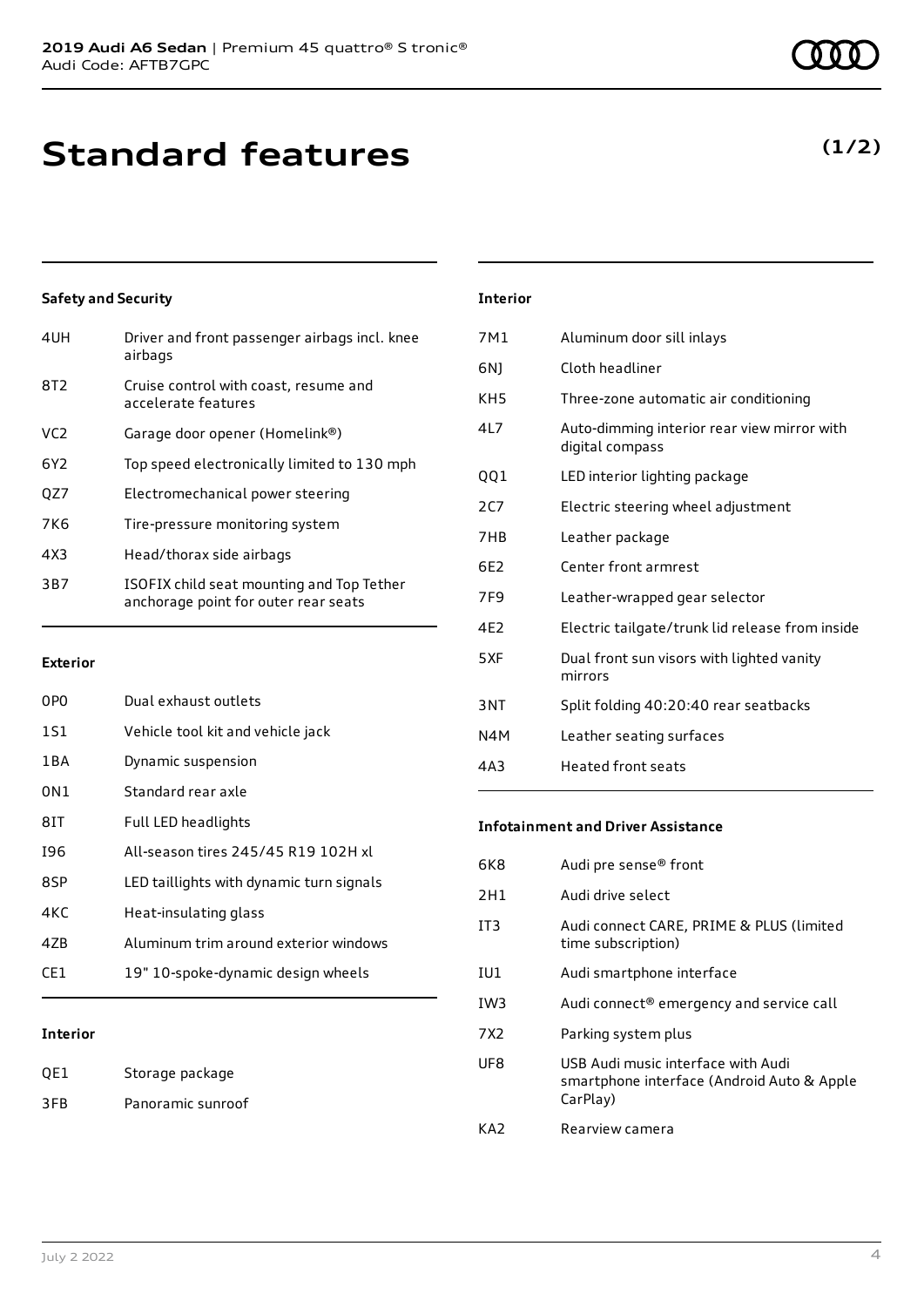## **Standard features**

### **Infotainment and Driver Assistance**

| 8G1 | High beam assistant                                |
|-----|----------------------------------------------------|
| 9VD | Audi sound system                                  |
| 9S7 | Color driver information system                    |
| 7UG | MMI <sup>®</sup> Navigation plus with Audi connect |
| EL3 | Audi connect® with online services                 |
| I8V | MMI radio - 8.8" screen size                       |
| 613 | Lane departure warning                             |
| OV3 | Sirius XM® Satellite Radio                         |

July 2 2022 5

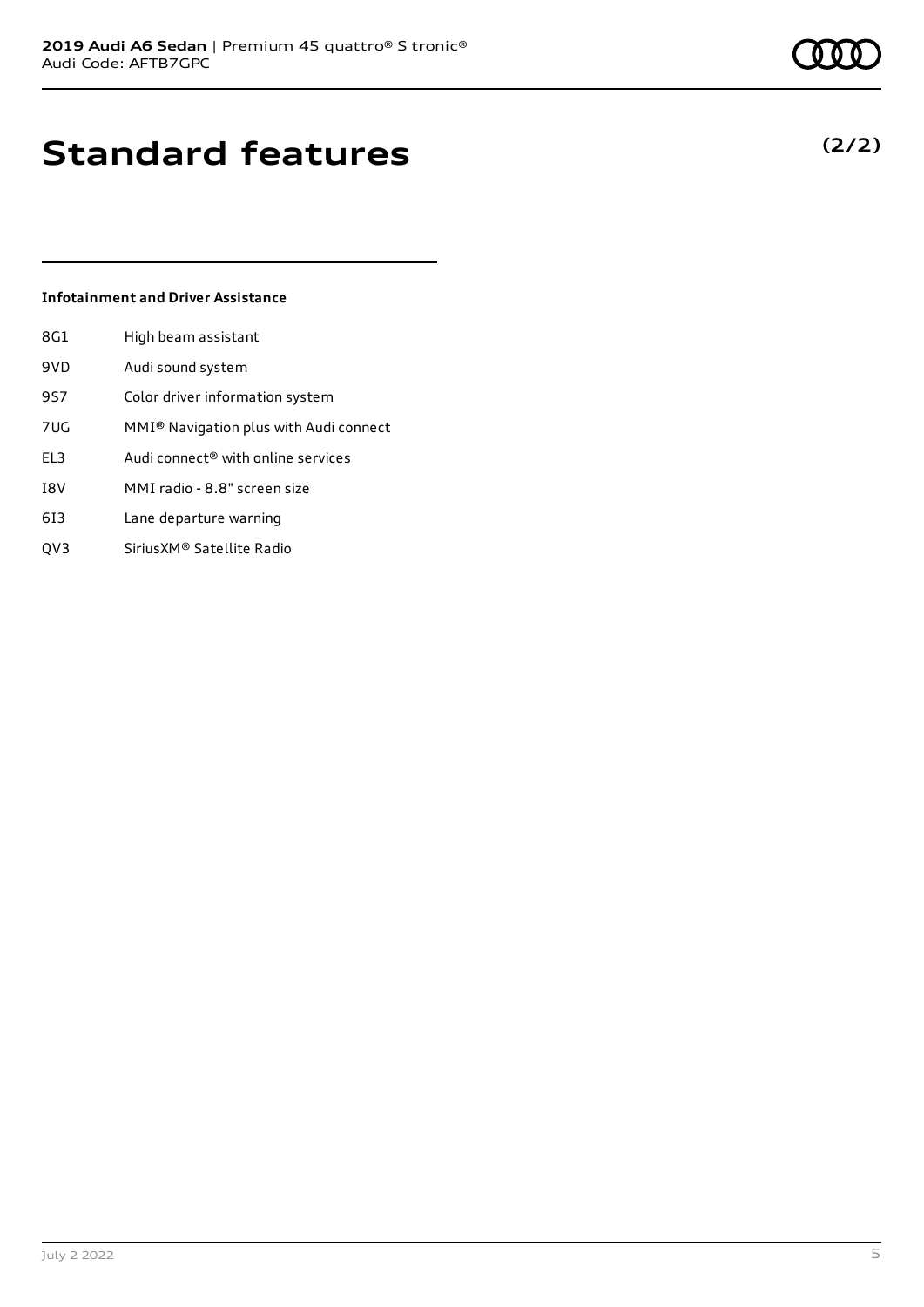# **Dealer remarks**

Contact Audi Grapevine today for information on dozens of vehicles like this 2019 Audi A6 Premium.

This Audi includes:

- FIRMAMENT BLUE METALLIC
- CONVENIENCE PACKAGE
	- Keyless Start
	- Heated Steering Wheel
	- Power Door Locks
	- Keyless Entry
	- Blind Spot Monitor
	- Cross-Traffic Alert
- BLACK, LEATHER SEATING SURFACES
	- Leather Seats

\*Note - For third party subscriptions or services, please contact the dealer for more information.\*

How to protect your purchase? CARFAX BuyBack Guarantee got you covered. Opulent refinements married with exceptional engineering make this the kind of car you'll want to own for a lifetime.

Save money at the pump with this fuel-sipping Audi A6. Simply put, this all wheel drive vehicle is engineered with higher standards. Enjoy improved steering, superior acceleration, and increased stability and safety while driving this AWD AudiA6 Premium.

With less than 33,084mi on this Audi A6, you'll appreciate the practically showroom newness of this vehicle. Added comfort with contemporary style is the leather interior to heighten the quality and craftsmanship for the Audi A6 Premium.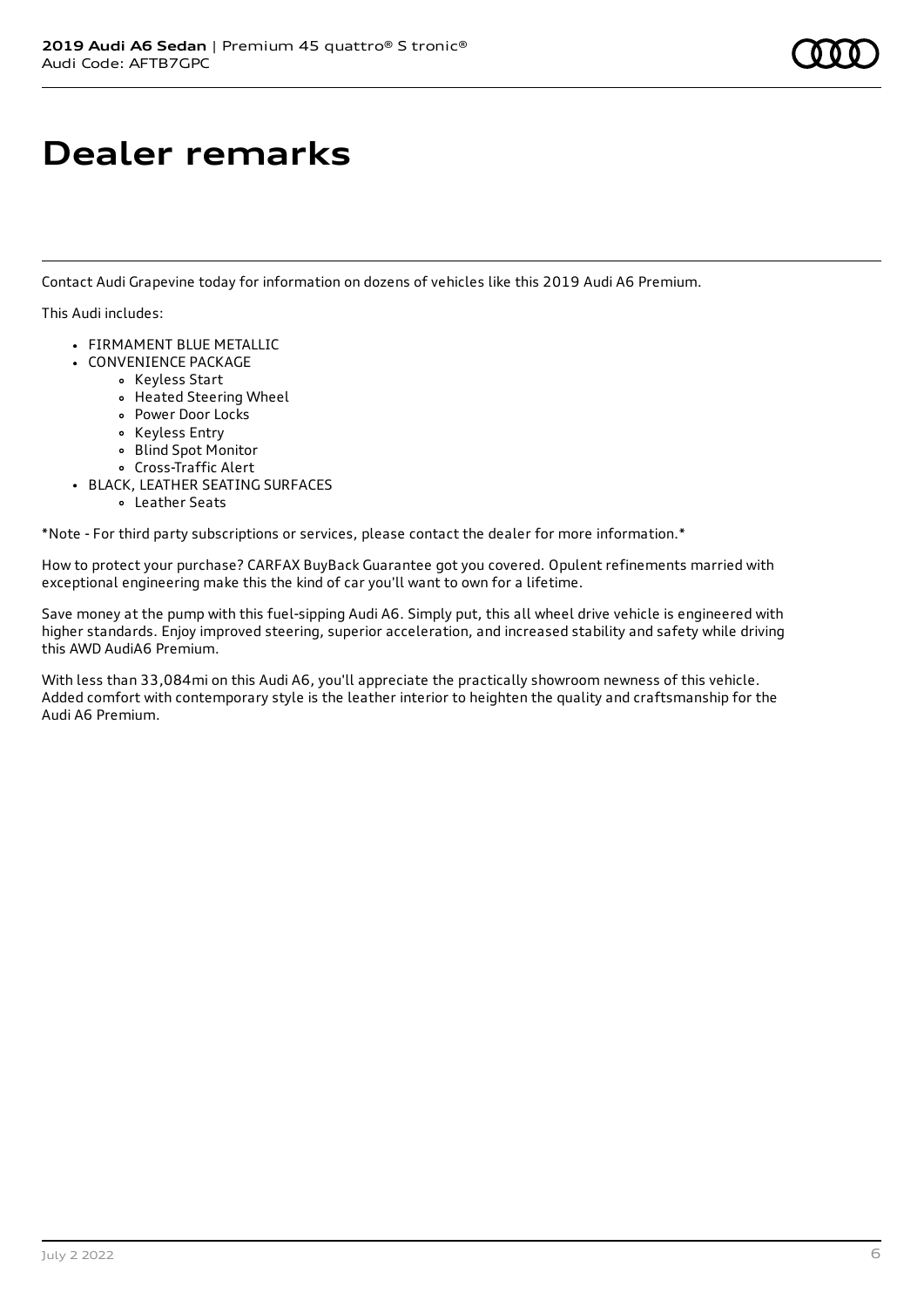# **Technical Specifications**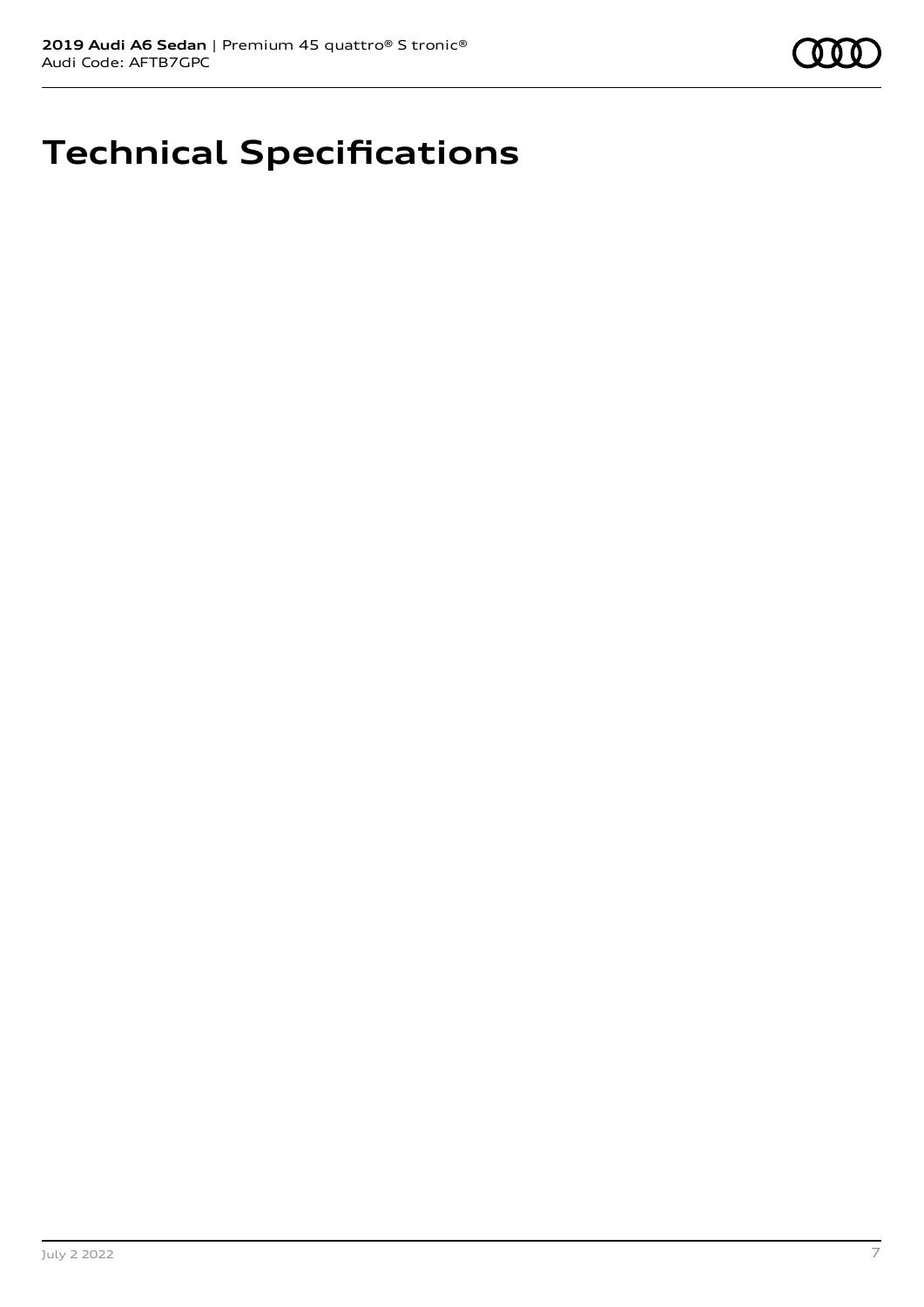## **Contact**

Dealer **Audi Grapevine**

1260 E State Highway 114 76051 Grapevine TX

Phone: 8173542834 FAX: 8175532201

www: [https://www.audigrapevine.com](https://www.audigrapevine.com/)